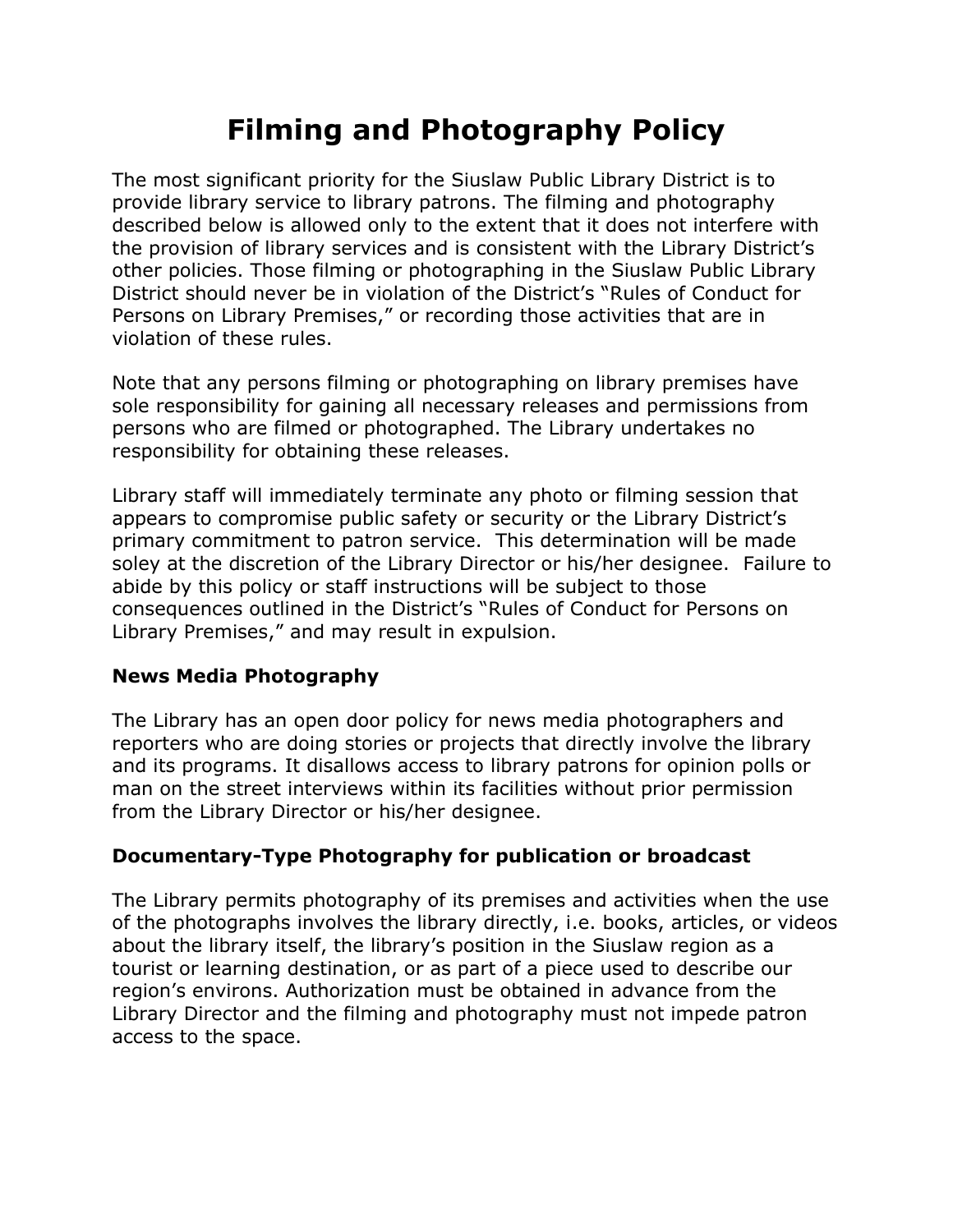# **Commercial Photography**

The Library does not permit commercial photography on or in its facilities unless that photography or filming that is arranged for by the Library District itself. This includes, but is not limited to, using library buildings, grounds, or interiors as a stage set for portraiture, model photography, and product photography or filming. It includes photography or filming used to advertise goods or services unrelated to the Library for commercial sale or promotion.

## **Research Photography**

The Library permits research photography of its materials and resources within certain limitations. Researchers and journalists are responsible for obtaining their own permissions when photographing copyrighted material in the library.

## **Amateur Photography**

Casual amateur photography and videotaping is permitted in library facilities for patrons and visitors wanting a remembrance of their visit. The use of additional equipment such as lighting is not permitted.

# **Movie Industry**

The Library will permit use of its facilities by the movie or music industry for filming major entertainment projects where a library setting is called for, if the project does not interfere with the mission of the Siuslaw Public Library District, is in accordance with the rest of this policy, and does not advertise or promote commercial products. These projects must be approved in advance through the Library Director, with details worked out in advance. Such filming may take place only during hours when the library is closed, and all equipment must be removed during the Library's operating hours. Library personnel such as are necessary to open, secure, and remain on the premises during a shoot must be paid at overtime rates by the production company.

# **Political Content**

Filming and/or photography at the District may not be related to political campaigns or to partisan issues, because the Siuslaw Public Library District wishes to avoid any appearance, no matter how slight, of impropriety or impression of political preference.